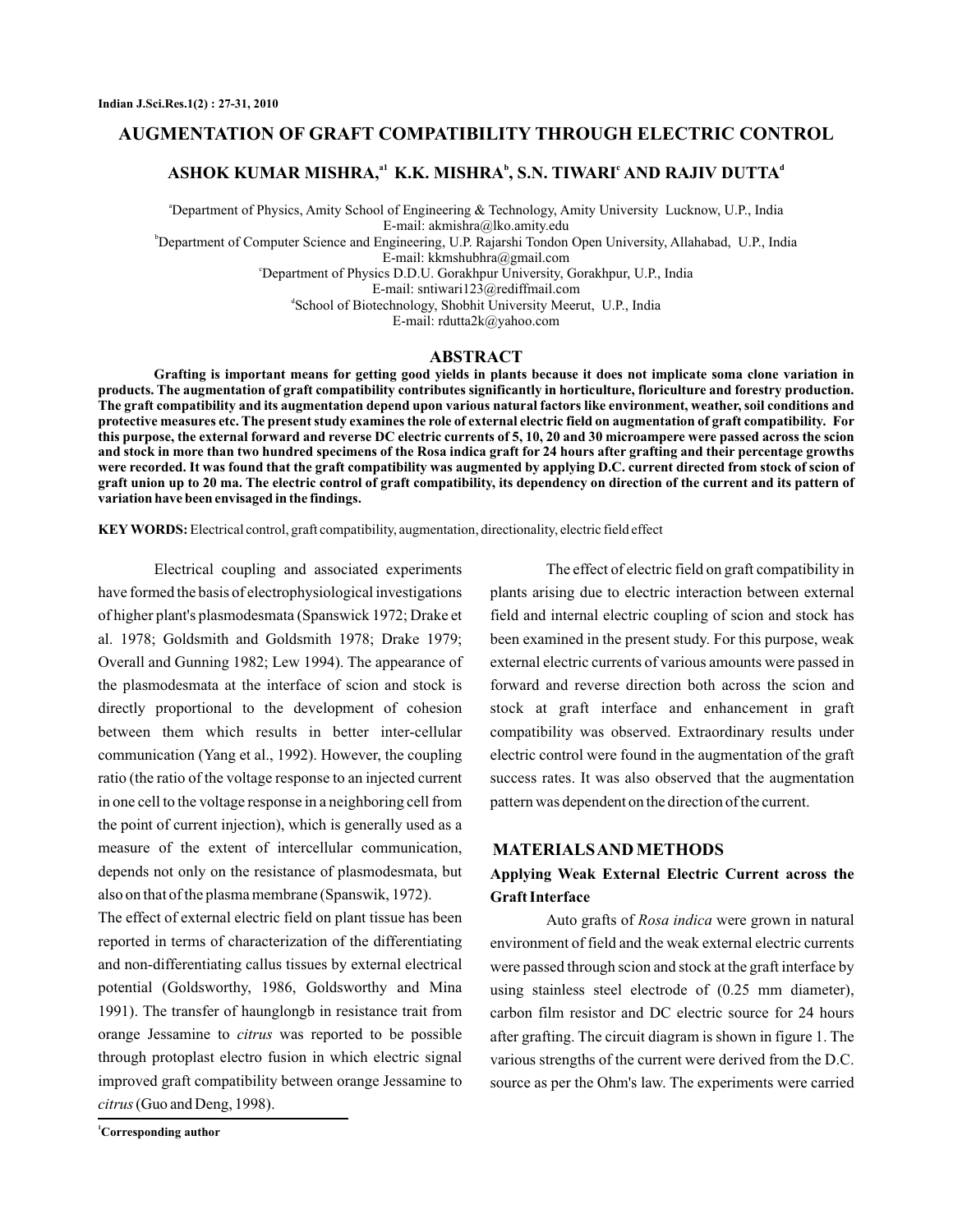out for positive and negative electrical polarities on scion. When the scion is connected to negative terminal of the DC source, it has been called as scion negative, when it is at positive terminal it has been called as scion positive and when only electrode is inserted into the scion and the stock then it has been called as positive control. The current strengths tested in this experiment were 5, 10, 20 and 30 microampere.

### **Determination of the percentage growth of Graft**

In the beginning 200 grafts were grown and a weak external electric current of the strength 5 microampere was applied across scion and stock at the graft interface in scion positive and scion negative conditions both and the percentage of the graft success of 200 grafts was calculated. The similar procedure was adopted for the current strengths 10, 15, 20, 25 and 30 microampere. The graft success rate was determined on the basis of percentage of the successful graft in each of the three conditions namely scion positive, scion negative and positive control. The percentage of graft success rate was determined in each of the three conditions namely scion positive, scion negative and positive control.

### **StatisticalAnalysis**

Statistical analysis was done by standard method developed by Duncan (1995). At least three observations were taken for one set of the experiments and mean values of the experimental findings were compared using Duncan's Multiple Range Test (1995) at 5% probability level. Variability around the mean has been represented as  $\pm$ standard deviation.

### **Mathematical representation**

This characteristic phenomenon, in which external electric current augments the graft success rate in scion negative condition, can be expressed by a mathematical equation given below:

## $S(t) = S_0 + CI$ , For I= I<sub>0</sub>  $=S_{m}$ , For I $>I_0$

Where, S (t) is the graft success rate,  $S_0$  is the graft success rate without external weak electric current, C is a constant in graft success rate per unit current, I is applied weak external electric current in micro ampere,  $S_m$  is the saturation value of the graft success rate and  $I_0$  is the

optimum value of the applied weak external electric current (in this case  $I_0 = 20$  micro ampere).

## **RESULTSAND DISCUSSION**

The applied external electric current does augment the graft success rate in "scion negative" condition as shown in table-1.

|                                     |  |  |  |  |  |  | Table 1: Graft success rate by using external electric |  |
|-------------------------------------|--|--|--|--|--|--|--------------------------------------------------------|--|
| current in scion negative condition |  |  |  |  |  |  |                                                        |  |

| $Current(\mu A)$ | <b>Graft success</b><br>rate data | <b>Graft success rate</b><br>$(\%$ of 200 grafts) |
|------------------|-----------------------------------|---------------------------------------------------|
| 5.0000           | S1                                | $25.0000 \pm 1.0$                                 |
| 10.0000          | S <sub>2</sub>                    | $48.0000 \pm 1.0^{\circ}$                         |
| 15.0000          | S <sub>3</sub>                    | $66.0000 \pm 0.64$ <sup>d</sup>                   |
| 20.0000          | S <sub>4</sub>                    | $90.0000 \pm 1.01$ <sup>a</sup>                   |
| 25,0000          | S <sub>5</sub>                    | 90.0000 ± 0.28 <sup>ab</sup>                      |
| 30.0000          | S6                                | $90.0000 \pm 1.2$ <sup>abc</sup>                  |

Values represent mean  $\pm$  standard deviation followed by letters according to Duncan's Multiple Range Test (Duncan, 1995). Values followed by same letters are not significantly different ( $p \le 0.05$ ).

Since flow of current takes place from positive to negative terminal in DC source hence the current flow in scion negative condition is from stock to scion which is parallel to the flow of minerals, molecules, water etc taking place from stock to scion in graft. At this configuration external current spurs the physiological flow which helps in growth of the plant cell. The external electric current enhances the rate of physiological flow in scion negative condition hence the electrical resistance appearing at graft interface may drop at faster rate which may result in faster appearance of the secondary plasmodesmata at the graft interface responsible for better inter-cellular communication as reported by Yang et al. (1992). The growth of graft is proportional to the strength of the applied weak external electric current up to an optimum value (20 microampere in this case) Beyond this optimum value of the applied external electric current graft success rate becomes stable because the high strength of the external current across the graft union may intervene the cell to cell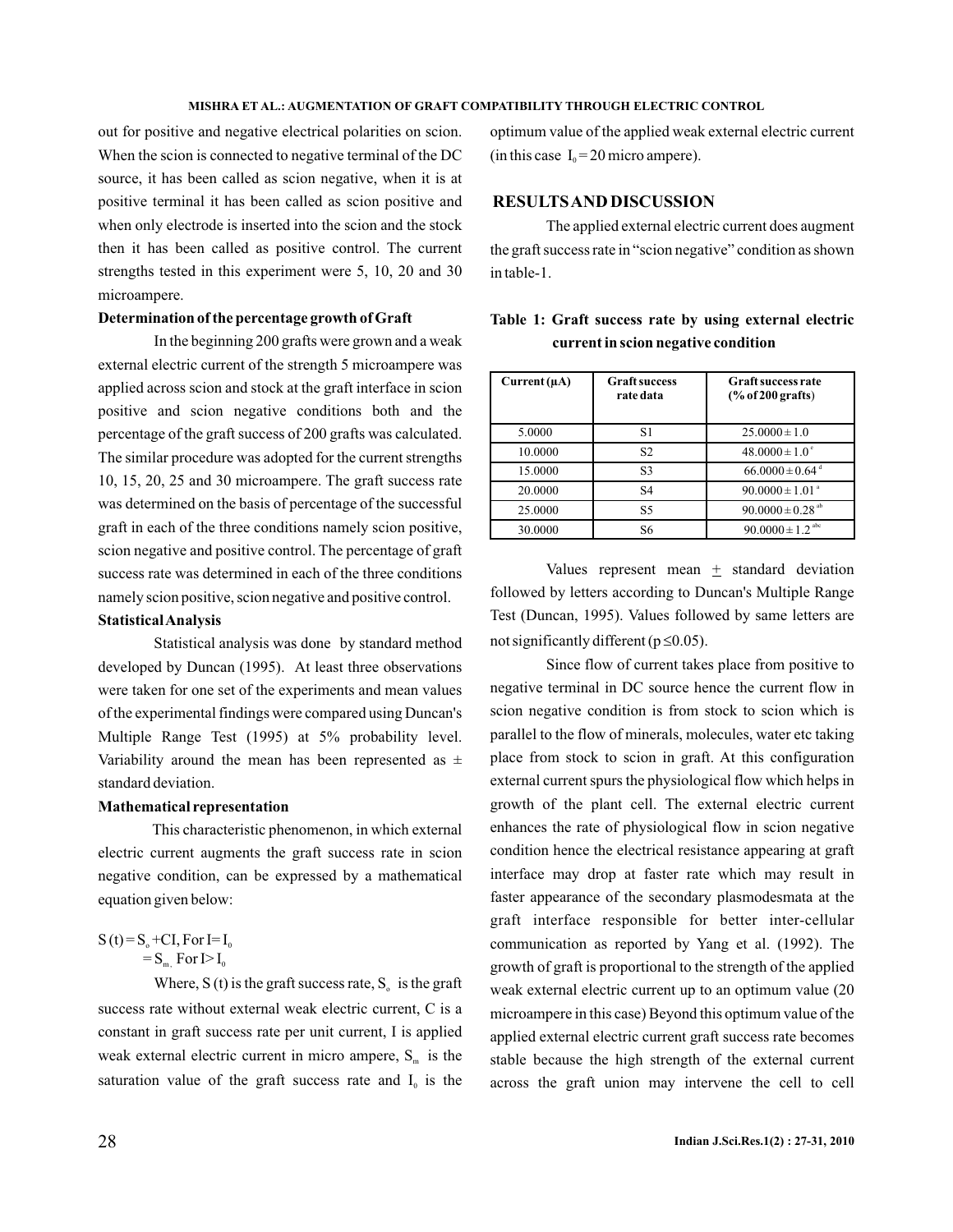communication and hence may stop the further appearance of the plasmodesmata at the graft union interface. The confirmation of these facts needs further study.

The pattern of variation of augmentation of graft compatibility under electric control in scion negative condition has been shown below in figure 1.

In the scion positive condition the graft success rate was not observed to be augmented because the flow of the external electric current in this condition takes place from scion to stock which is opposite to the physiological flow in graft. The opposite direction of flow of external current to the physiological flow in graft results in increase of electrical resistance at graft interface which causes to interupt inter-cellular communication.

In positive control no external current was applied across the graft union hence graft success rate was observed

to be unaffected. This part of experiment was conducted to verify the fact that the augmentation in the graft success rate was only due to the applied weak external electric current across the graft union and not due to the electrode insertion in scion and stock.

### **CONCLUSION**

The present study and subsequent results may enable the Scientists to overcome the difficulties arising due to the incompatibility of the graft which affects significantly the plant growth in Horticulture and Forestry production.

The augmentation in graft success rate was observed in scion negative condition at external current of 5 microampere and beyond. It was constantly observed that there was no significant alteration in graft success rates at the scion positive condition as well as in positive control.



Figure 1: Circuit diagram for the application of the weak external electric current across the graft interface **of the Rose auto graft in scion negative condition**

There was surprising increase in graft success rate when the applied current strength was greater than 5 microampere in "scion negative" condition. Graft success rate was observed to be augmented linearly with applied external D.C. current in scion negative condition. There was surprising increase

in graft success rate when the applied current strength was greater than 5 microampere and polarity was scion negative. At reaching about 20 microampere of applied current strength, the success rate stabilizes and there is no further increase in graft success rate. The growth rate of the grafts in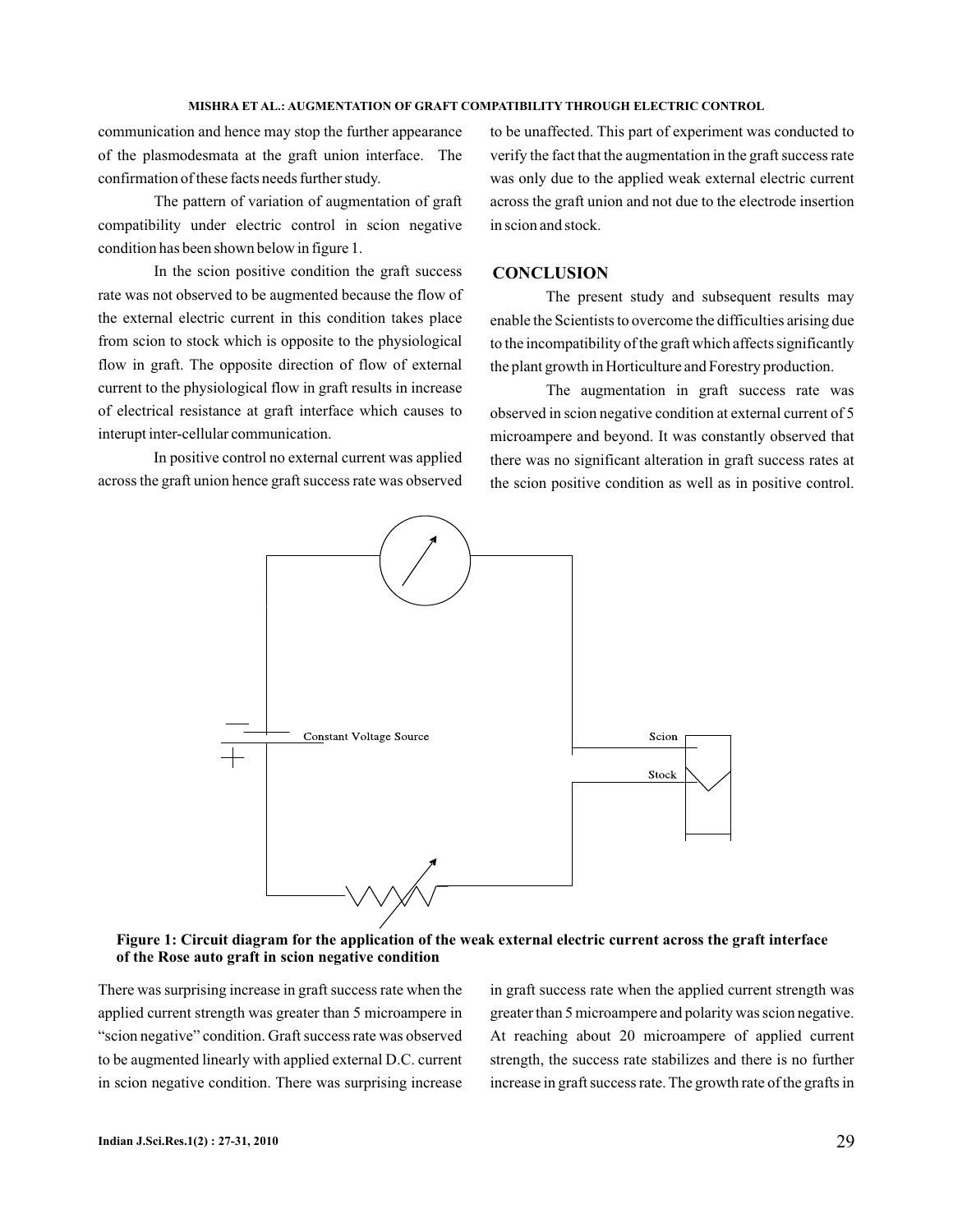the scion negative condition was faster than the growth without applying any current across the graft interface.

graft incompatibility in the area of Agriculture and

Biotechnology.

**ACKNOWLEDGMENTS**

The graft incompatibility affects the plant growth and includes many complications in its remedy due to the diversity of its causes. The present study may provide a pathway to overcome the problems arising due to Authors are thankful to Mr. Aseem Chauhan and Maj. General K.K. Ohari for motivation and help. Authors are grateful to Prof. S.T. H.Abidi for fruitful discussions and helpful suggestions.



**Figure 2: Graft success rate vs External electric current Curve**